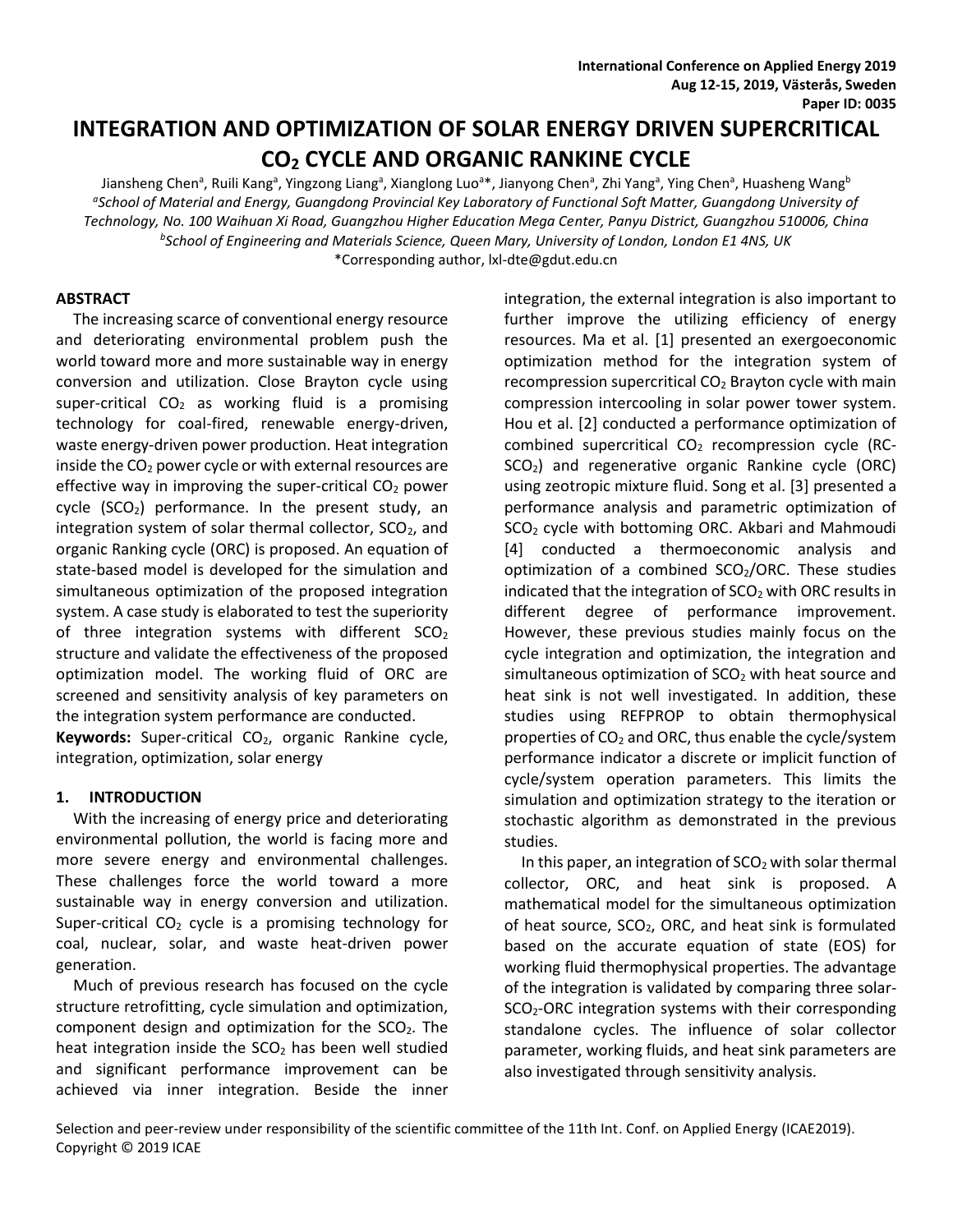# **2. PROBLEM DESCRIPTION AND MODEL FORMULATION**

## *2.1 Integration system description*

As simple, recuperative and recompression are most promising cycles and therefore are mainly investigated as base cycles in this study. Fig. 1 presents three integration systems, namely, integration system of solardriven simple  $SCO<sub>2</sub>$  and ORC (SSCO<sub>2</sub>-ORC), integration system of solar-driven regenerative  $SCO<sub>2</sub>$  and ORC (RSCO2-ORC), integration system of solar-driven recompression SCO<sub>2</sub> and ORC (RCSCO<sub>2</sub>-ORC).





#### *2.2 Model formulation*

The model of the proposed systems consists of the objective function, the solar thermal collection,  $SCO<sub>2</sub>$ , ORC, and EOS models.

# *2.2.1 Solar thermal collection model*

In this paper, solar tower is used as solar energy collector. Eq. (1) shows the solar radiation energy *Qsolar* which is composed of receiving heat *Qrec* and optical loss *Qopt,loss*. Eqs. (2)-(5) give the detailed calculation model. Eq. (6) indicates that the receiver heat is divided into heat absorption of molten salt and heat loss in the receiver. Eq. (7) gives the molten salt heat absorption model.

| $Q_{solar} = A \cdot DNI = Q_{rec} + Q_{opt,loss}$                                                | (1) |
|---------------------------------------------------------------------------------------------------|-----|
| $DNI = [1367 \cdot [1 + 0.033 \cdot cos(\frac{2n\pi}{365})] \cdot sin \alpha_s / (sin \alpha_s +$ |     |
| $(0.33)$ ]                                                                                        | (2) |
| $\alpha_s = \sin^{-1}(\cos \varphi \cos \delta \cos \omega + \sin \varphi \sin \delta)$           | (3) |
| $\delta = 23.45 \cdot \pi \cdot \sin(2\pi(284 + n)/365)/180$                                      | (4) |
| $\omega = 15\pi(\tau - 12)/180$                                                                   | (5) |
| $Q_{rec} = Q_{salt} + Q_{rec,loss}$                                                               | (6) |
| $Q_{salt} = C_{salt}M_{salt}(T_{rout} - T_{rin})$                                                 | (7) |

#### *2.2.2 SCO<sup>2</sup> model*

As shown in Fig. 1c, the  $RCSCO<sub>2</sub>$  cycle is composed of the cooler (Cooler), low and high temperature recuperators (LTR and HTR), heater (Heater), main compressor (LTR), recompression compressor (HTR), and turbine (TUR). RSCO<sub>2</sub> and SSCO<sub>2</sub> are the particular cases of RCSCO2. Converting RCSCO<sup>2</sup> into SSCO<sup>2</sup> by setting *sr*=0,  $Q_{LTR}$ =0, and  $Q_{HTR}$ =0 or RC-SCO<sub>2</sub> into R-SCO<sub>2</sub> by setting *sr*=0 and *QLTR*=0 is easy.

Eqs. (8)-(15) ensure the energy balance of the heater, turbine, HTR, LTR, MCR, RCR, and Cooler. Eqs. (16) and (17) calculate the net power output (NPO) and thermal efficiency. Eq. (18) ensures the minimum temperature difference of streams at the segmented heat exchanger.

| $M_{HSC}Cp_{HSC}(T_{HSC,in}-T_{HSC,out}) = M_{CO2}(h_6-h_5)$             | (8)  |
|--------------------------------------------------------------------------|------|
| $W_{TUR} = M_{CO2}(h_6 - h_7)$                                           | (9)  |
| $h_5 - h_4 = h_7 - h_8$                                                  | (10) |
| $h_4 = sr * h_{10} + (1 - sr)h_3$                                        | (11) |
| $(1 - sr)(h_3 - h_2) = h_8 - h_9$                                        | (12) |
| $W_{MCR} = M_{CO2}(1 - sr)(h_2 - h_1)$                                   | (13) |
| $W_{MCR} = M_{CO2}sr(h_{10} - h_9)$                                      | (14) |
| $M_{HSK}Cp_{HSK}(T_{HSK,out}-T_{HSK,in})=M_{CO2}(1-sr)(h_9-h_1)$         |      |
|                                                                          | (15) |
| $Wnet = W_{TUR} - W_{MCR} - W_{RCR}$                                     | (16) |
| $EFF = (W_{TUR} - W_{MCR} - W_{RCR}) / [M_{CO2}(h_6 - h_5)]$             | (17) |
| $T_{i,n,hot} - T_{i,n,cold} \geq \Delta T min_i$ $i \in I, n = 1,2,,N+1$ | (18) |

# *2.2.3 ORC model*

A simple ORC consists of an evaporator, an expander, a condenser, and a pump. The ORC model includes mass and energy balance constraints. Eqs. (19)-(22) show the energy balance model for the evaporator, expander, pump, and condenser. Eq. (23) gives the heat transfer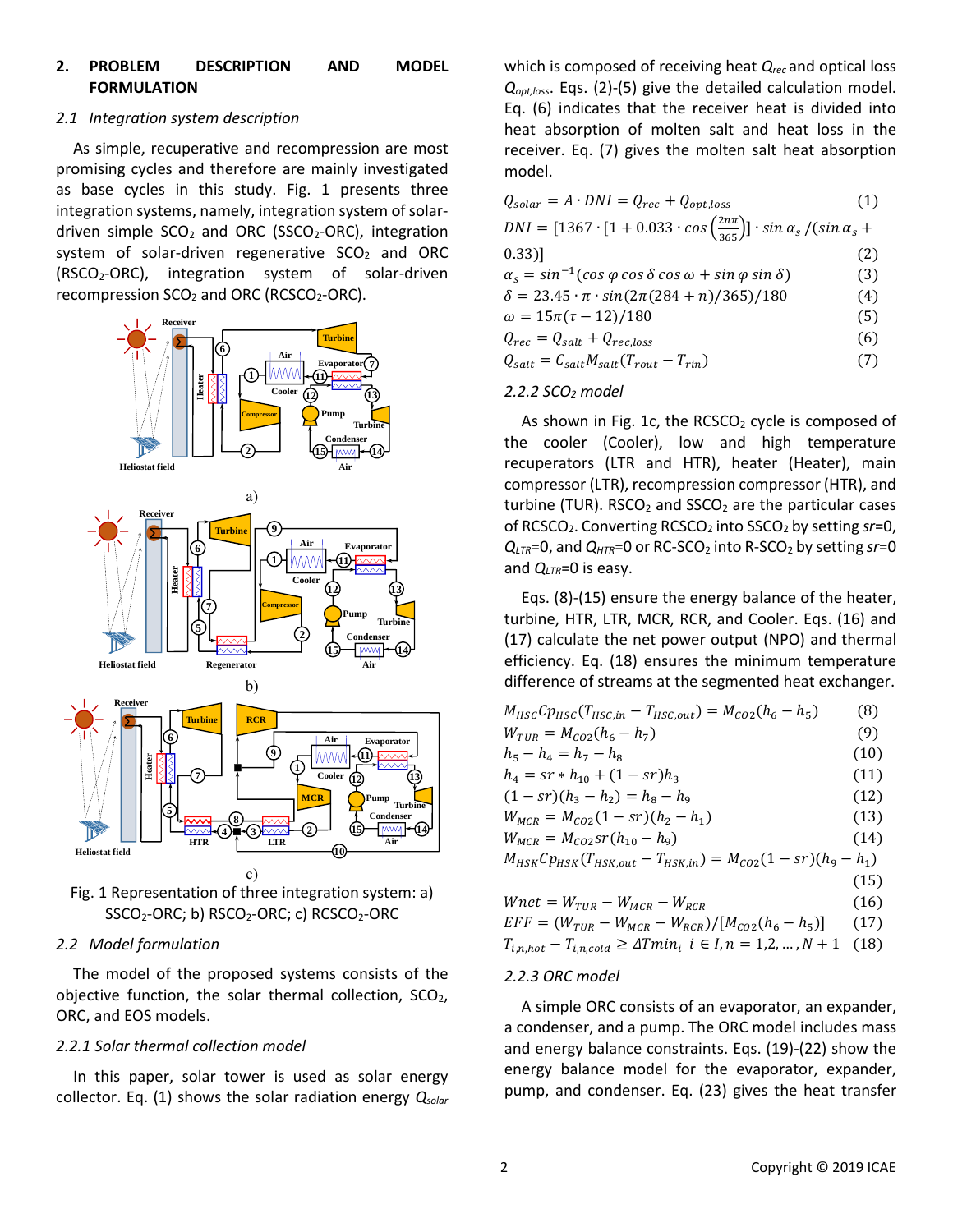between ORC and  $SCO<sub>2</sub>$ . Eqs. (24) and (25) calculates the NPO and thermal efficiency of the ORC.

- $Q_{e,ORC} = M_{ORC} (h_{13} h_{12})$  (19)
- $W_{t,ORC} = M_{ORC} (h_{13} h_{14})$  (20)
- $W_{p,ORC} = M_{ORC}(h_{12} h_{15})$  (21)
- $M_{HSK,ORC}Cp_{HSK}(T_{HSK,out}-T_{HSK,in}) = M_{ORC}(h_{14}-h_{15})$
- (22)  $M_{CO2}(h_9 - h_{11}) = M_{ORC}(h_{13} - h_{12})$  (23)

 $W_{net,ORC} = W_{t,ORC} - W_{p,ORC}$  (24)

 $\eta_{ORC} = W_{net,ORC}/Q_{e,ORC}$  (25)

#### *2.2.4 EOS model*

In this paper, the EOS developed by Span and Wagner [5] based on sophisticated fitting and optimization procedures is used to obtain the  $CO<sub>2</sub>$  properties. As validated in [5], the EOS for  $CO<sub>2</sub>$  yields high accuracy covering the fluid temperature region from the triplepoint temperature to 1100 K and the pressure up to 800 MPa. The specific enthalpy *h*(*p*, *T*) and entropy s(*p*, *T*) are achieved as functions of pressure and temperature through the EOS. The detailed model is not listed here due to the limited space and can be found in [5].

#### *2.2.5 Objective function*

The objective function is the maximization of the thermal efficiency of the integration solar power system as formulated by Eqs. (26) and (27), where *WGnet* is the total net power output of the integration system.

| $Max GEFF = W_{Gnet}/[M_{CO2}(h_6 - h_5)]$              | (26) |
|---------------------------------------------------------|------|
| $W_{\text{Gnet}} = W_{\text{net}} + W_{\text{net,ORC}}$ | (27) |

The formulated model is a non-linear programming (NLP) model. The optimization variables are: inlet molten salt temperature, outlet molten salt temperature,  $CO<sub>2</sub>$ mass flowrate, hot side  $CO<sub>2</sub>$  pressure, cold side  $CO<sub>2</sub>$ pressure, CO<sup>2</sup> split ratio, inlet and outlet temperatures of segmented heat exchangers, ORC working fluid mass flowrate, ORC evaporation pressure, and ORC condensing pressure. The number of variables is much larger than that in previous cycle integration problem and is difficult to solve using traditional iteration or stochastic algorithm. Since the EOS is embedded in the model, deterministic algorithm can be used to solve the model. In this study, the NLP model is formulated in GAMS 23.6 [6] on a 3.0 GHz Intel(R) Core (TM) 2 PC, and CONOPT is used as an NLP solver.

#### **3. RESULTS AND DISCUSSION**

The systems' parameters are listed in Table 1. Fig. 2 shows the *T-H* diagrams of three SCO<sub>2</sub>-ORC integration systems and the corresponding ORC with the molten salt at an inlet temperature of 300°C.

| $\frac{1}{2}$                           |                                               |  |
|-----------------------------------------|-----------------------------------------------|--|
| Table 1 The system parameters           |                                               |  |
| Parameter                               | Value                                         |  |
| Isentropic efficiency for               | 0.9[7]                                        |  |
| turbine                                 |                                               |  |
| Isentropic efficiency for               | 0.85[7]                                       |  |
| compressor                              |                                               |  |
| $\Delta T_{min}$ for heat exchanger (K) | 15                                            |  |
| Area of mirror field $(m2)$             | 30000                                         |  |
| Component of molten salt                | 60%NaNO <sub>3</sub> /40%KNO <sub>3</sub> [8] |  |
|                                         |                                               |  |



Fig. 2 *T-H* diagramof three integration system: a-b) RCSCO<sub>2</sub>-ORC; c-d) RSCO<sub>2</sub>-ORC; e-f) SSCO<sub>2</sub>-ORC

The thermal efficiencies of  $RCSCO_2$ -ORC,  $RSCO_2$ -ORC, and SSCO<sub>2</sub>-ORC are 27.57%, 25.01%, and 21.04%. The efficiencies of the integration systems are 0.72%, 1.99%, and 13.97% higher than those of standalone  $SCO<sub>2</sub>$ system, indicating the effectiveness of external heat integration. Fig. 3 shows the influence of working fluid on the integration cycle and ORC cycle. The results indicate that the ORC performances are heavily influenced by working fluid. Only SSCO<sub>2</sub>-ORC performance is remarkably influenced by the working fluid while the performance of  $RCSCO<sub>2</sub>-ORC$  and  $RSCO<sub>2</sub>-ORC$  are only slightly influenced.

Fig. 4 illustrates the impact of the receiver outlet temperature on the thermal efficiency and NPO of  $RCSCO<sub>2</sub>-ORC$  and  $RCSCO<sub>2</sub>$ . It shows that the thermal efficiency of both integration and standalone system increase with the receiver outlet temperature. However,